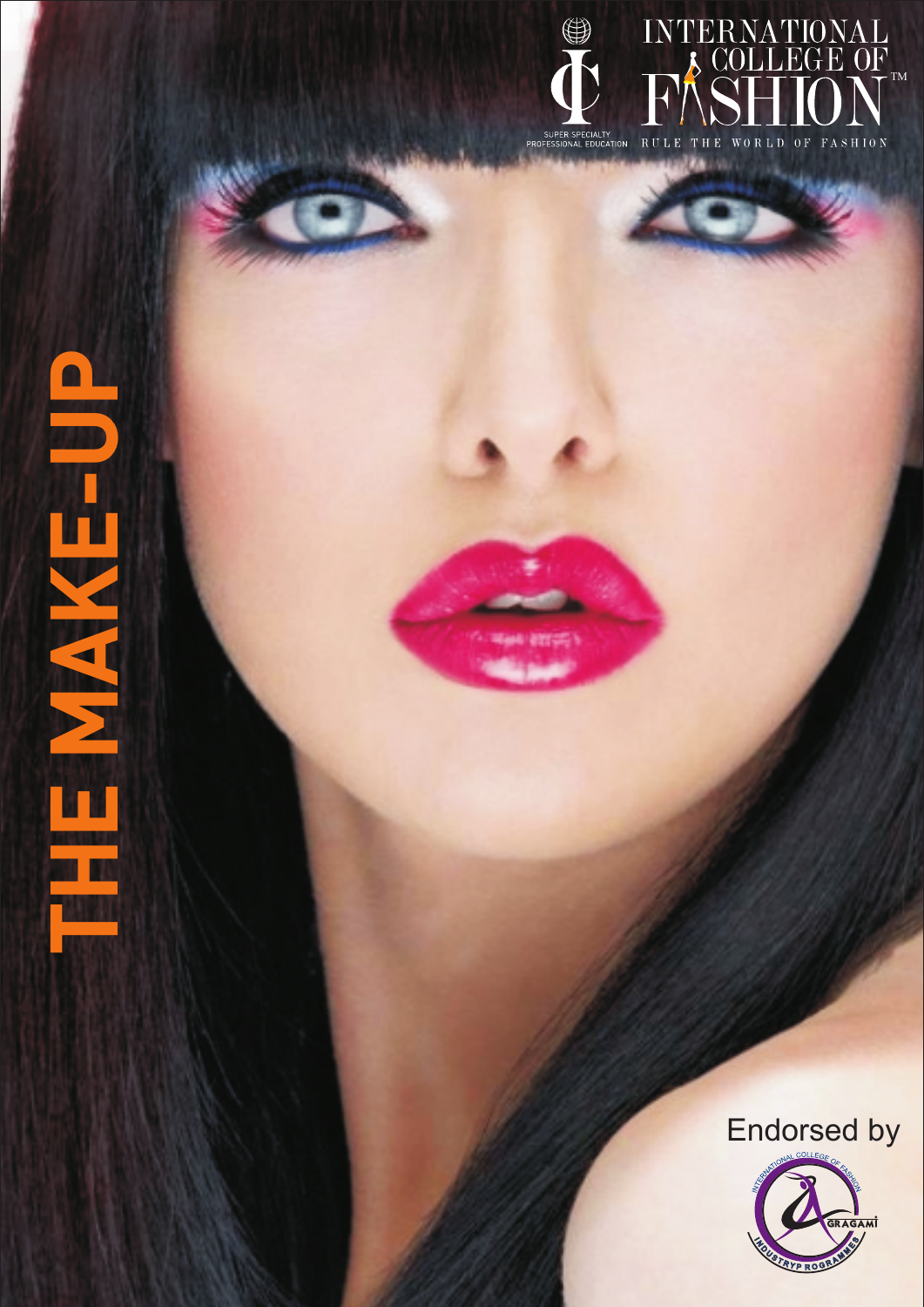## **Make up workshop**

Getting the 1st steps right is important

Sure, you know how to apply your makeup, everyone does. But lets be honest, do you really get the "best" out of your makeup?

Wes. But lets be Horlest,<br>We some "insider" tricks Do you believe that you can look better if you would know some "insider" tricks of the trade?

Then it is time to take the next step to a better looking "You"

Know your Skin and colours and the products that will work best for you.

Know your Skin and colours and the products that will work best for you.<br>This workshop has been designed to give you be best results in the shortest<br>time neesible. Plus thay are funk time possible. Plus they are fun!

# **Course Includes**

- 1. Knowing the skin types
- 2. Eyebrow shaping/trimming
- 3. Skin Care
- 4. Foundation selection, colour and application
- 5. Day-time makeup
- 6. Night-time makeup

# **Objectives of this Workshop:**

- **A** 1. To acquire knowledge of and the basic techniques of make-up
- **A** 2. To become accustomed to and know how to use make-up products and accessories
- 3. To learn how to bring out the best in your features... thanks to make-up
- hanks to mak<br>tance (persor **M**4. To learn how to adapt your make up to every circumstance (personal or professional)

# **Benefits**

This 1 day workshop on Make-up, will equip you to look beautiful any time of<br>the day. the day.

**T**

**H**

**K**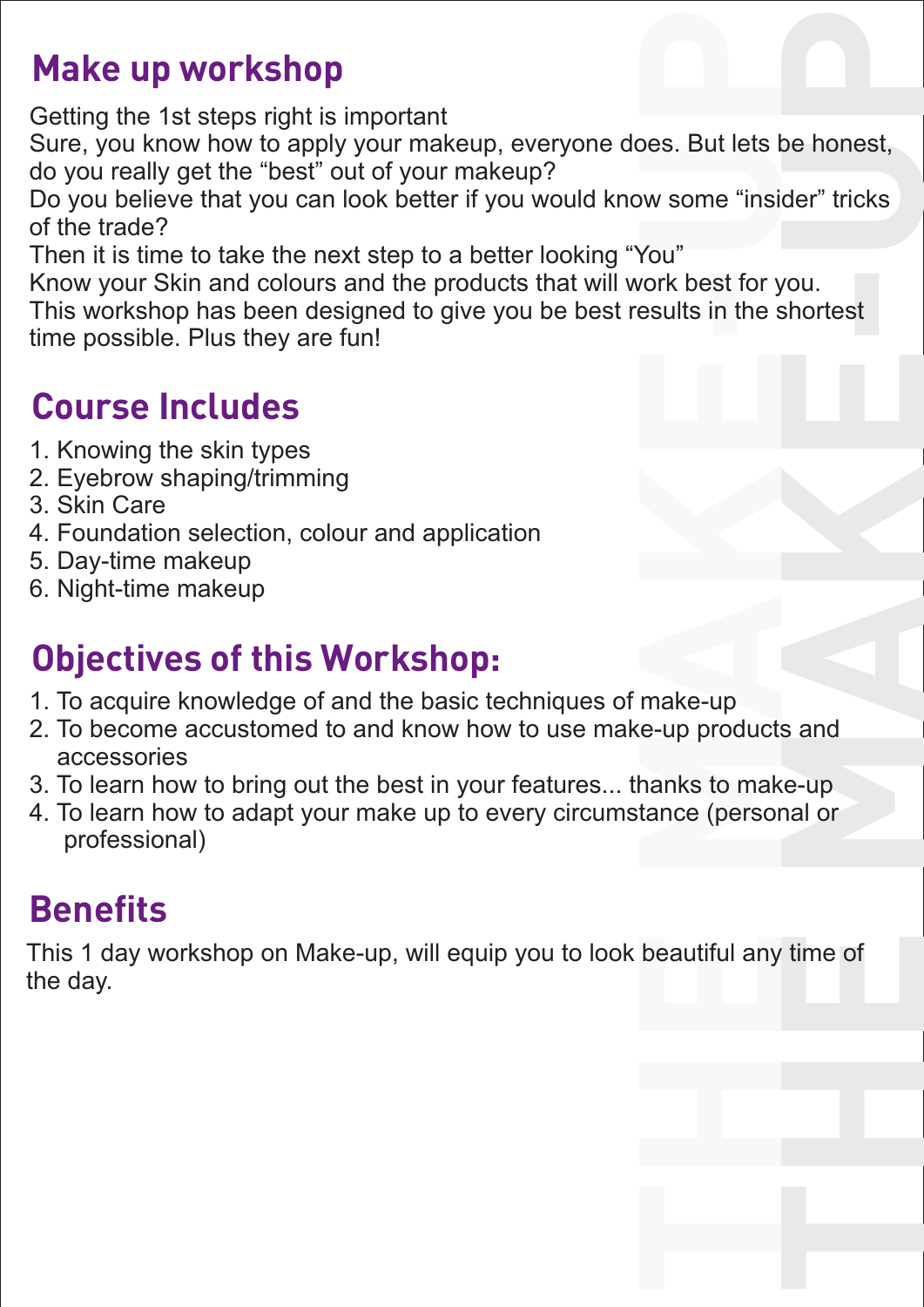## **Duration**

U<sub>p</sub> the World **Duration**<br>The programme will be of 1 day. Please note that the workshop will be highly U intensive and so you are requested to keep all day free for the workshop session.

## **Intake**

program. Others desiring to increase their sensitivity and creativity are also<br>welcome. All that is needed is an open mind.<br>**Feese 8. Besistentian** come first serve<br>nagers, design<br><sup>boofit from this</sup> **E**Participation will be limited to a maximum of twenty (on a first come first serve basis). Any and all in the creative field including designers, managers, design professional, retailers, other professionals and students can benefit from this welcome. All that is needed is an open mind.

### **Fees & Registration**

Rs.10,000/**-** [Non**-**residential, includes Service Tax, Workshop Registration fee,

**Kathop Registration fee,**<br>and Draft/ Pay Order<br>**RNATIONAL** pay online<br>ng<br>ne Lunch and one set of study material] to be paid by Demand Draft/ Pay Order latest by 10 Days before the program in favour of **INTERNATIONAL COLLEGE OF FINANCIAL PLANNING**, payable at New Delhi. OR pay online at http://icofp.org/html/main/PGDFEPayment.php

**AND THE AN AN AIRT COLLEGE OF FINANCIAL PLANNING**, payable at New Delhi. OR pay online<br>at http://icofp.org/html/main/PGDFEPayment.php<br>Kindly send in your nominations on your company letterhead indicating<br>Name/s, Designati Kindly send in your nominations on your company letterhead indicating nominees along with the fee to:

#### Project Officer

International College of Fashion (ICF) 3rd Floor, Gulab Bhawan, 6 Bahadur Shah Zafar Marg, Next to TOI Building, ITO, New Delhi -110002 Telephone: 09711440008 / 09711440002 E**-**mail: industryprogrammes@icf.edu.in

#### **CERTIFICATION**

**Holden**<br>Here<br>Here A certificate of participation will be presented to the participants.